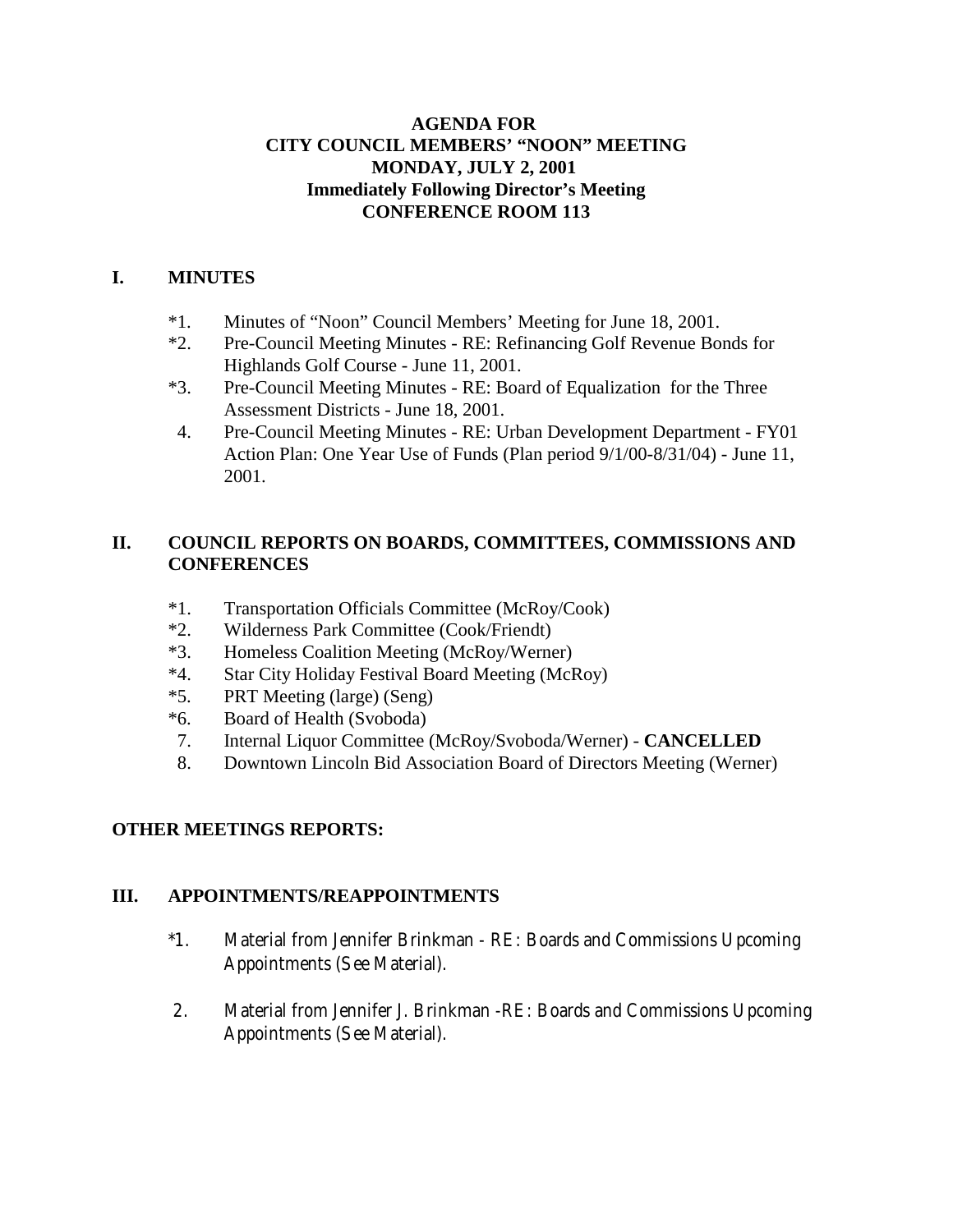#### **IV. MEETINGS/INVITATIONS**

1. Carol Luecker - Is Retiring after more than 27 years with the Lancaster County Assessor's Office - Please join us for an Open House in Carol's honor - On Friday, July 6, 2001 from 2:00 p.m. to 4:00 p.m. - In Conference Room 113 (See Invitation).

# **VI. REQUESTS OF COUNCIL FROM MAYOR** - **NONE**

#### **VII. MISCELLANEOUS**

- \*1. Discussion on when Council would like to reschedule their 911 Tour.
- 2. Discussion of night Meeting schedules, back-to-back night Meetings on July 30<sup>th</sup> & August  $6<sup>th</sup>$  (Public Hearing on the Budget).

# **VIII. ADJOURNMENT**

#### **\*HELD OVER FROM JUNE 25, 2001.**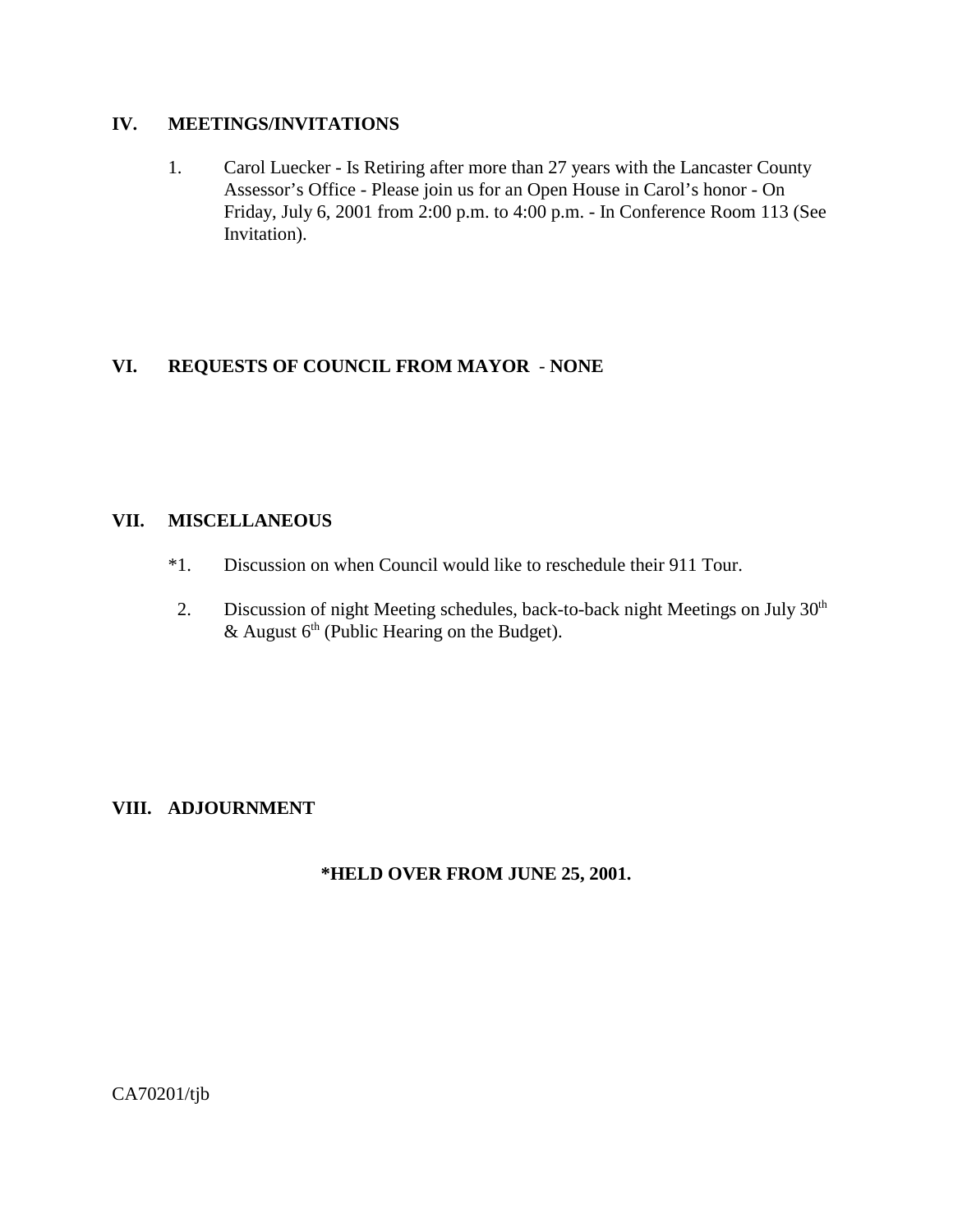# **MINUTES CITY COUNCIL MEMBERS' "NOON" MEETING MONDAY, JULY 2ND, 2001** *CONFERENCE ROOM 113*

**Council Members Present:** Annette McRoy, Chair; Jonathan Cook, Vice-Chair; Jon Camp, Glenn Friendt, Coleen Seng, Ken Svoboda, Terry Werner.

**Others Present:** Mark Bowen, Jennifer Brinkman, Mayor's Office; Dana Roper, City Attorney, Steve Huggenberger, Law Department; Don Herz, Finance Directors, Darrell Podany, Aide to Council Members' Friendt, Camp and Svoboda; Joan Ray, Council Secretary; Chris Hain, *Journal Star* representative.

# **I. MINUTES**

- \*1. Minutes of "Noon" Council Members' Meeting for June 18, 2001.
- \*2. Pre-Council Meeting Minutes RE: Refinancing Golf Revenue Bonds for Highlands Golf Course - June 11, 2001.
- \*3. Pre-Council Meeting Minutes RE: Board of Equalization for the Three Assessment Districts - June 18, 2001.
	- 4. Pre-Council Meeting Minutes RE: Urban Development Department FY01 Action Plan: One Year Use of Funds (Plan period 9/1/00-8/31/04) - June 11, 2001.

Mr. Jonathan Cook, Council Vice-Chair, requested a motion to approve the above-listed minutes. Coleen Seng moved approval of the minutes as presented. The motion was seconded by Annette McRoy and carried by the following vote: AYES: Jon Camp, Jonathan Cook, Annette McRoy, Coleen Seng, Ken Svoboda, Terry Werner; NAYS: None; ABSENT FOR VOTE: Glenn Friendt.

**II. COUNCIL REPORTS ON BOARDS, COMMITTEES, COMMISSIONS AND CONFERENCES** - - The Meetings listed below will be carried over until the July 16<sup>th</sup> "Noon" Meeting Agenda: (The C-SIP Meetings will also be posted for reports on future "Noon" Agendas).

\*1. TRANSPORTATION OFFICIALS COMMITTEE (McRoy/Cook) Ms. McRoy did state that she had copies of the long-range plan on Transportation for the City, County and the State and funding. She noted that she would share that with anyone who was interested. Ms. McRoy explained that the Transportation Management Area policy provides for more federal funding (and regulations) once a city reaches a certain population level.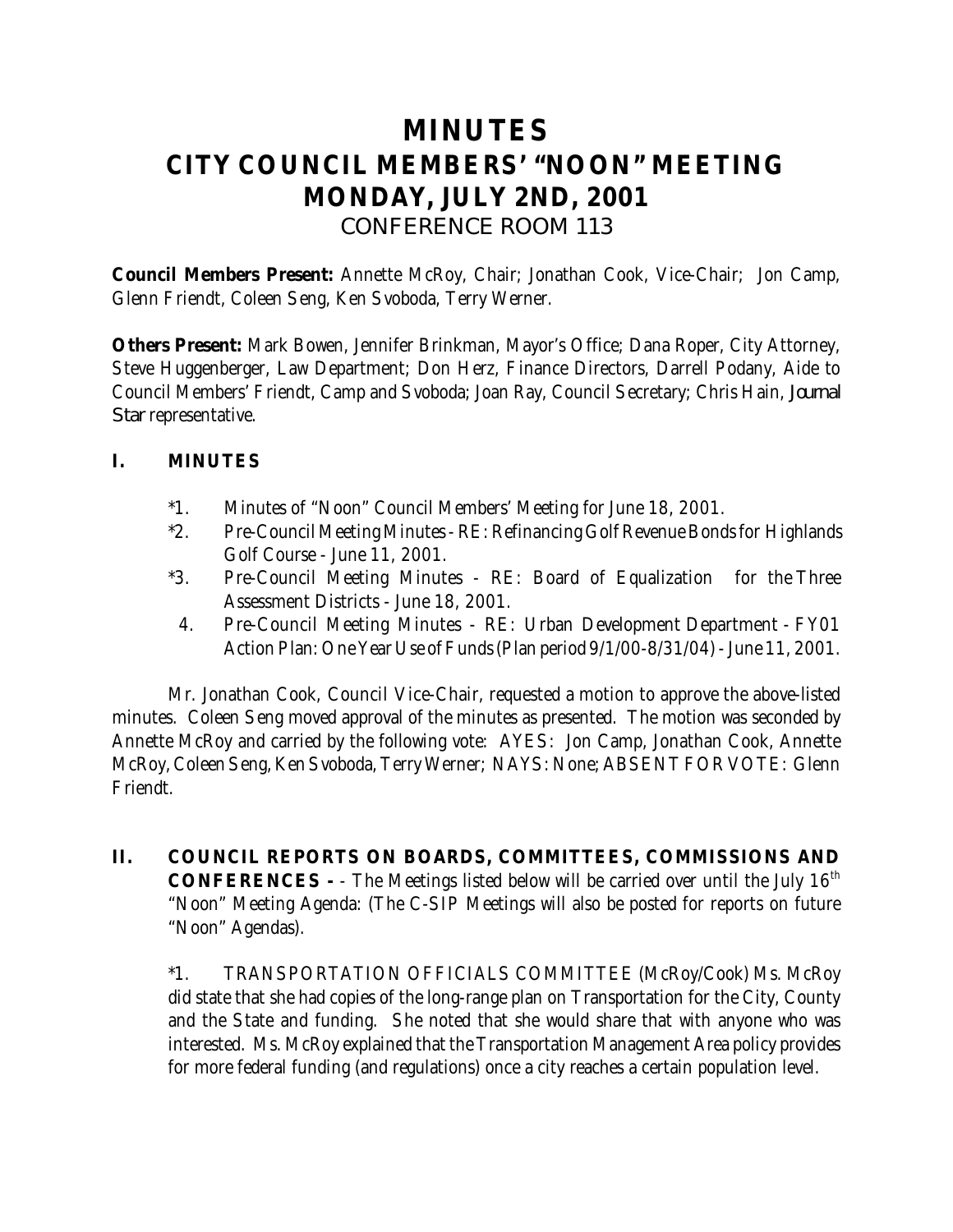- \*2. WILDERNESS PARK COMMITTEE (Cook/Friendt)
- \*3. HOMELESS COALITION (McRoy/Werner)
- \*4. STAR CITY HOLIDAY FESTIVAL BOARD (McRoy)
- \*5. PRT (large) (Seng)
- \*6. BOARD OF HEALTH (Svoboda)
- 7. INTERNAL LIQUOR COMMITTEE (McRoy/Svoboda/Werner) **CANCELLED**
- 8. DOWNTOWN LINCOLN B.I.D. ASSOCIATION BOARD OF DIRECTORS (Werner)
- **III. APPOINTMENTS/REAPPOINTMENTS** Noted Without Comment
- **IV. MEETINGS/INVITATIONS**  Noted Without Comment
- **V. COUNCIL MEMBERS**

**JON CAMP** - No Further Comments

**JONATHAN COOK** - No Further Comments.

**GLENN FRIENDT** - No Further Comments

**ANNETTE McROY** - No Further Comments

**COLEEN SENG** - No Further Comments

**KEN SVOBODA** - No Further Comments

**TERRY WERNER** - No Further Comments

MARK BOWEN - No Further Comments

ANN HARRELL - No Further Comments

DANA ROPER - No Further Comments

# **VI. REQUESTS OF COUNCIL FROM MAYOR** - None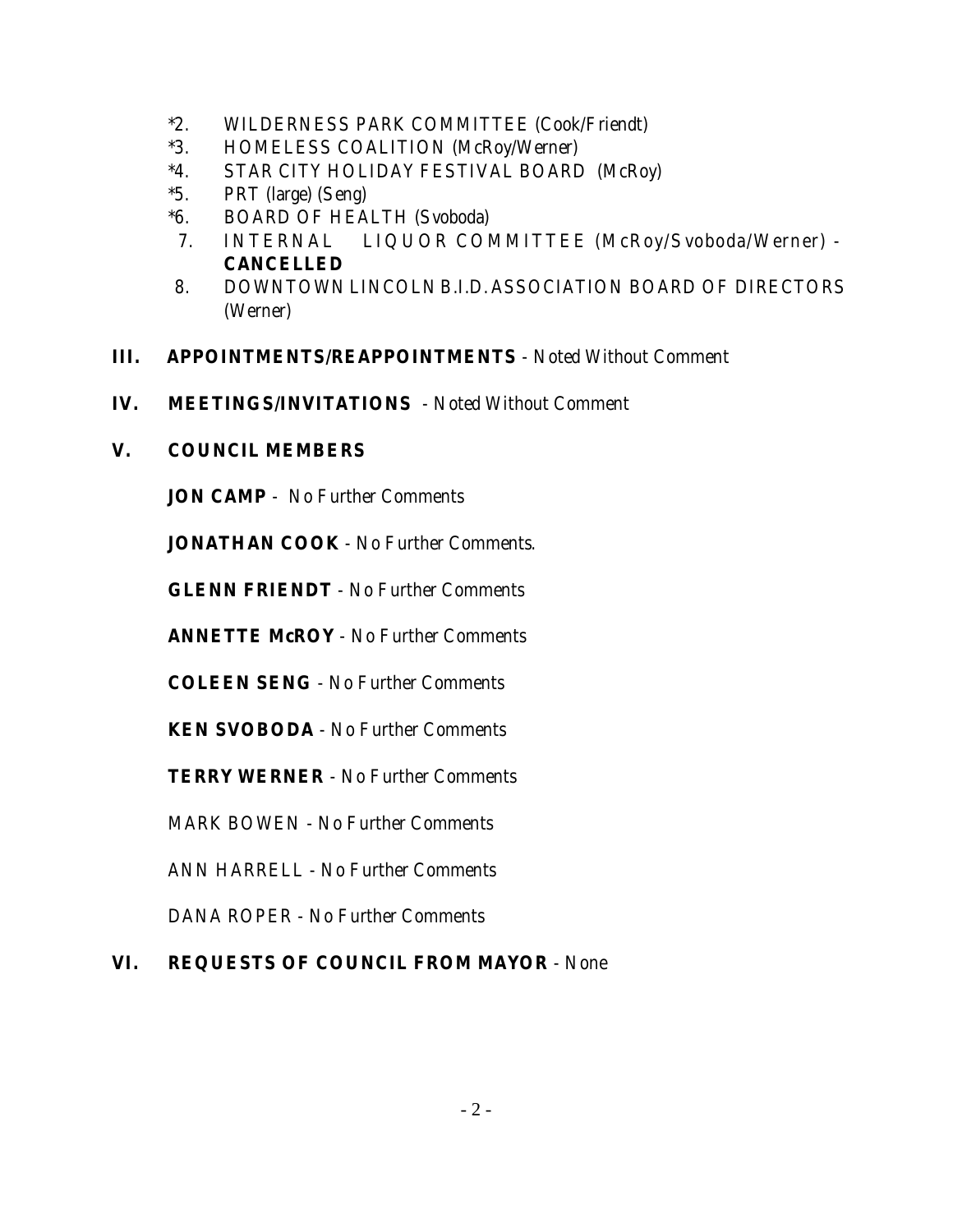## **VII. MISCELLANEOUS**

- \*1. Discussion on when Council would like to reschedule their 911 Tour. *Held Over until the July 16th "Noon" Agenda*
- 2. Discussion of Night Meeting schedules: Would Council approve back-to-back night Meetings on July 30<sup>th</sup> & August 6<sup>th</sup> (Public Hearing on the Budget). *Back-to-Back Night Meetings were approved.*

Several Items which were not listed on the Agenda were brought to the floor for discussion by Vice-Chair Cook - A brief summary of each will be noted here:

- 1. Mr. Don Herz and Mr. Mark Bowen distributed the weekly reports on the Fire Department's Ambulance billing. They made brief comments and answered Council Members' questions. Ms. McRoy mentioned holding a future Pre-Council on July 9<sup>th</sup> at 8:00 a.m. with Mr. Russ Bayer, an independent consultant, regarding this issue.
- 2. Mr. Bowen presented information on a Water Meter Task Force which has met several times. He noted that Council would be receiving updates on those meetings when Ms. Harrell was back from vacation.
- 3. LES Tour To be set up at a future date.
- 4. Library Tour Dates Council Members will call individually to set up tour times. The Library will monitor the number of members per tour group to avoid a Council quorum.
- 5. Second and Third Reading Requests on Two Agenda Items: Item 3 [Nebraska Nursery's Change of Zone] is actually advertised on the Agenda as a request for  $2<sup>nd</sup>$  and  $3<sup>rd</sup>$  Reading; so at the time of the vote, Council would make that decision at the meeting today.

Item 2 [Cell Tower]: The Council had just received a letter requesting  $2<sup>nd</sup>$  and  $3<sup>rd</sup>$ Readings today on this issue. After a brief discussion, Council determined that they would set a precedent. It was decided that they must define a responsibility on the part of the citizens to make their request in an appropriate and timely manner to avoid the necessity of Council having to waive the procedures that are set forth as proper for handling City business. Mr. Cook noted that they would articulate that sentiment at the formal meeting today for the benefit of the public.